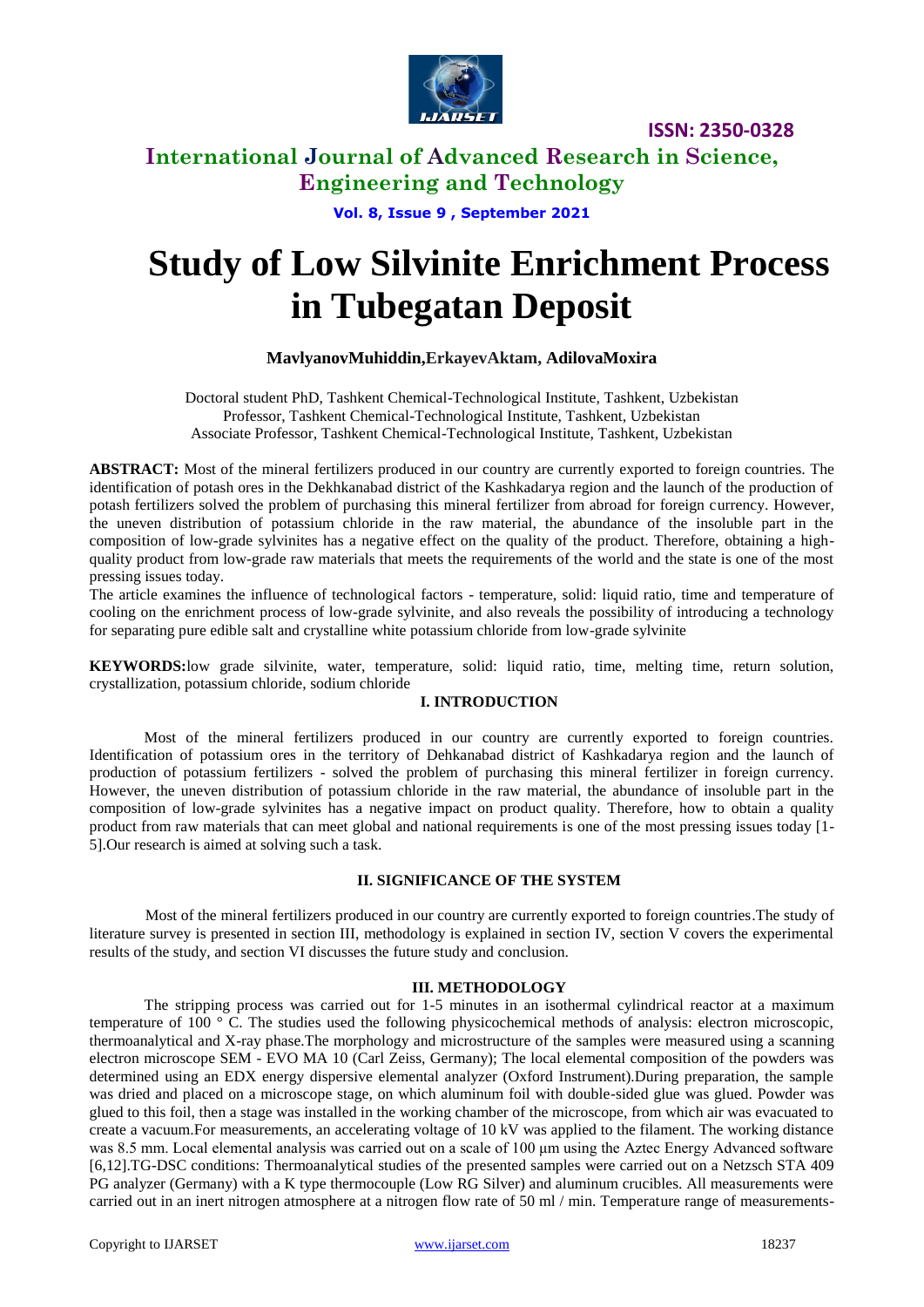

## **International Journal of Advanced Research in Science, Engineering and Technology**

#### **Vol. 8, Issue 9 , September 2021**

25-370  $\degree$  C; heating rate 5 K / min. The amount of sample for measurement is 5-10 mg. The measuring system was calibrated with a standard set of substances KCl, In, Bi, Sn, Zn [7, 8].Conditions for X-ray phase analysis. The samples were identified on the basis of diffraction patterns recorded on an XRD-6100 apparatus (Shimadzu, Japan) with computer control. We used CuKα radiation (β-filter, Ni, 1.54178, current mode and tube voltage 30 mA, 30 kV) and a constant detector rotation rate of 4 deg / min with a step of 0.02 degrees. (connection  $\omega$  / 2 $\theta$ ), and the scanning angle varied from 4 to 800 [9-10].

#### **IV. EXPERIMENTAL RESULTS**

To study the effect of particle size on the kinetics of the melting process of raw materials in the galurgical enrichment of low-grade sylvinites, the effect of temperature, solid: liquid ratio, melting time on the kinetics of the process of melting of low-grade sylvinites in the Tyubegatan deposit. Dissolution of low-grade sylvinites in water was carried out at a temperature of  $60$ ,  $80$ ,  $100^{\circ}$ C, S:L=1: 2, 1:4, 1:6 and a particle diameter of 5 mm. The melting kinetics of the samples were studied. Melting time was 15, 30, 45, 60 minutes. The results of the study are presented in Table 1 and Figure 1. **Table 1**.

| Table 1.                                                                                           |  |
|----------------------------------------------------------------------------------------------------|--|
| Temperature in the process of melting low-grade sylvinites, S:L ratio, the effect of melting time. |  |

|                |               |                             | <b>Time</b>  |       |       |       |  |  |  |  |
|----------------|---------------|-----------------------------|--------------|-------|-------|-------|--|--|--|--|
| $N_2$          | Solid: liquid | Temperature, <sup>o</sup> C | 15           | 30    | 45    | 60    |  |  |  |  |
|                |               |                             | Solubility,% |       |       |       |  |  |  |  |
| 1              |               | $60^{\circ}$ C              | 80.2         | 84.15 | 84.9  | 85.0  |  |  |  |  |
| $\overline{2}$ | 1:2           | $80^{\circ}$ C              | 80.5         | 85.0  | 85.2  | 85.51 |  |  |  |  |
| 3              |               | $100^{\circ}$ C             | 81.1         | 85.2  | 86.1  | 87.9  |  |  |  |  |
| 4              |               | $60^{\circ}$ C              | 90.44        | 94.05 | 94.2  | 94.6  |  |  |  |  |
| 5              | 1:4           | $80^{\circ}$ C              | 91.26        | 95.26 | 95.4  | 96.0  |  |  |  |  |
| 6              |               | $100^{\circ}$ C             | 92.88        | 95.6  | 95.8  | 96.4  |  |  |  |  |
| 7              | 1:6           | $60^{\circ}$ C              | 95           | 95.44 | 95.6  | 96.0  |  |  |  |  |
| 8              |               | $80^{\circ}$ C              | 96.3         | 96.56 | 96.65 | 96.78 |  |  |  |  |
| 9              |               | $100^{\circ}$ C             | 96.6         | 96.88 | 96.91 | 97.0  |  |  |  |  |

To see more of the effect of technological factors on the melting process, the results obtained were expressed in the form of a volume diagram. The volume diagram shown in Figure 1 shows the change in solubility kinetics with increasing S: L and temperature.

As can be seen from the diagram, with increasing temperature and S: L ratio, the solubility rate varies from 80.2% to 92.88% in 15 minutes. The solubility level also increases with time. In the range of change of parameters, the solubility increases from 85% to 96.4%, respectively. A change in S: L from 1: 2 to 1: 6 results in an increase in the solubility level from 81.1% to 95.6%, i.e., a 1.18-fold increase over 15 minutes at 100  $^{\circ}$ C.



**Figure 1**. Temperature, S: L ratio and melting time of low-grade sylvinites of Tyubegatan deposit.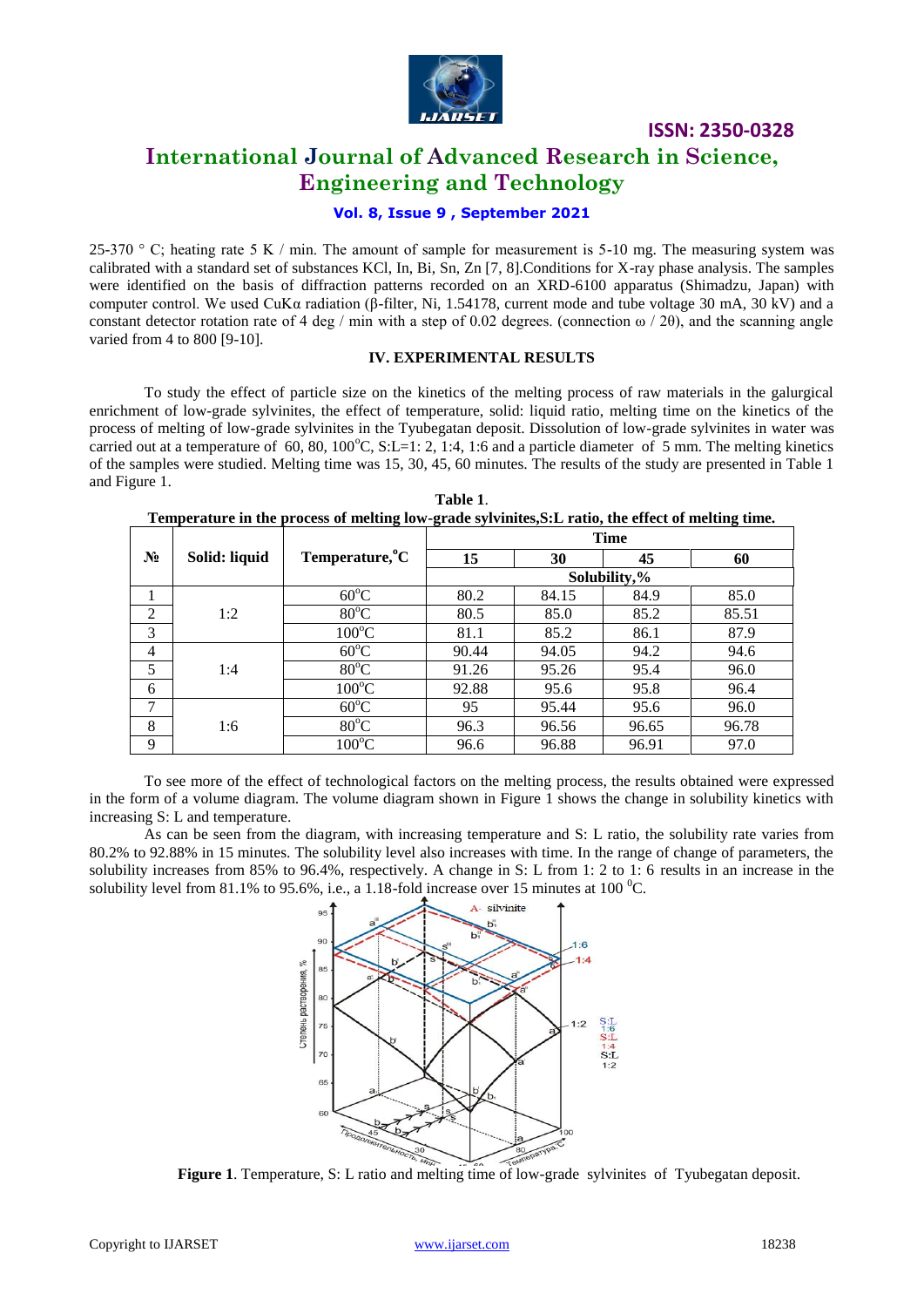

## **International Journal of Advanced Research in Science, Engineering and Technology**

### **Vol. 8, Issue 9 , September 2021**

Detection volume diagram This difference decreases with increasing solubility duration, i.e., the difference in solubility at 100  $\rm{^0C}$  after 60 minutes is 9.1%, i.e., 0.65 times smaller than at 15 minutes. Using this diagram, it is possible to predict in advance what percentage the solubility rate may increase after a certain time at a given temperature and S: L ratio. To do this, we draw a line a-a1 parallel to the time axis from the given temperature. From the points a-a1 found, we draw a line parallel to the coordinate axis of the degree of solubility, i.e., perpendicular to the temperature axis. From the points a-a1 found, we draw a line parallel to the coordinate axis of the degree of solubility, i.e., perpendicular to the temperature axis.

From the points of intersection of the curves showing the temperature dependence drawn for the ratios on the solubility surfaces (1: 2, 1: 4, 1: 6) of our perpendicular, i.e.  $a^{\text{I}}$ ,  $a^{\text{II}}$ ,  $a^{\text{III}}$  and, respectively,  $a^{\text{II}}$ ,  $a^{\text{III}}$ ,  $a^{\text{III}}$ , we obtain, i.e., a curve of change in the degree of solubility with a change in time over time at a given temperature. To find the degree of solubility at a given time interval from the curve at this temperature, we draw a line parallel to the temperature axis from a given time (b-b1). From the point S of the point of intersection of the lines b-b1 and a-a1 we draw a line parallel to the coordinate axis of solubility. We determine the points of intersection of the solubility curve of this line at a certain S: L and temperature, and determine the points  $S^1$ ,  $S^{11}$ ,  $S^{111}$ . The found S-  $S^1$ , S- $S^{11}$ , S- $S^{111}$  shears show the solubility level in 1: 2, 1: 4, 1: 6 ratios at a given temperature and solubility duration, respectively.

Thus, experiments on the effect of S: L, melting time, temperature on the melting process of low-grade sylvinites, the solubility of samples in water S: L ratio 1: 2 to 1: 6, temperature 60 to  $100^{\circ}$ C, melting time 15 to 60 showed an increase in the solubility of the samples with an increase of up to min.

To study the effect of technological factors on the processing of low-grade sylvinite, the effect of technological factors such as temperature, S: L ratio, time and cooling temperature on the solubility of low-grade sylvinite in the reverse solution was considered.

The effect of temperature, S: L ratio, melting time on the melting process of low-grade sylvinites in the return solution of the Tubegatan deposit was studied. The melting of low-grade sylvinites in the return solution was carried out at a temperature of  $100$ oS,  $Q: S = 1: 0.85, 1: 1.5, 1: 2, 1: 2.5, 1: 3$  and a particle diameter of 5 mm. Melting time was 30 minutes. The results of the study are presented in Table 2.

|                | time  |                            |            |                                                                             |            |             |                                                                                                      |      |            |             |            |             |            |             |            |
|----------------|-------|----------------------------|------------|-----------------------------------------------------------------------------|------------|-------------|------------------------------------------------------------------------------------------------------|------|------------|-------------|------------|-------------|------------|-------------|------------|
| $N_2$          | S: L  | <b>Sludge</b><br>content,% |            | The solid and liquid phases<br>formed when the solution is<br>cooled.mass.% |            |             | Change in sediment composition with increase in<br>evaporation rate of filtrate $(\% )$ , mass. $\%$ |      |            |             |            |             |            |             |            |
|                |       | <b>NaCl</b>                |            | Liquid phase<br>Solid phase                                                 |            | 10          |                                                                                                      | 20   |            | 30          |            | 40          |            |             |            |
|                |       |                            | <b>KCl</b> | <b>NaCl</b>                                                                 | <b>KCl</b> | <b>NaCl</b> | <b>KCl</b>                                                                                           | NaCl | <b>KCl</b> | <b>NaCl</b> | <b>KCl</b> | <b>NaCl</b> | <b>KCl</b> | <b>NaCl</b> | <b>KCl</b> |
|                | 1:0,8 | 91,1                       | 8.9        | 15.4                                                                        | 84.6       | 20,4        | 9,6                                                                                                  | 90.4 | 9,6        | 88,1        | 11.9       | 81,7        | 18.3       | 70,2        | 29,8       |
| $\overline{c}$ | 1:1,5 | 91,2                       | 8,8        | 15,2                                                                        | 84.8       | 20,8        | 9,8                                                                                                  | 91.1 | 8,9        | 89,3        | 10,7       | 81,7        | 18,3       | 71,6        | 28,4       |
| 3              | 1:2   | 93,6                       | 6,4        | 12,2                                                                        | 87,8       | 20,2        | 9,8                                                                                                  | 92,6 | 7,4        | 90,8        | 9,2        | 82,3        | 17,7       | 75,1        | 25,2       |
| 4              | 1:2,5 | 95,7                       | 4,2        | 10,2                                                                        | 89,8       | 19,4        | 10,2                                                                                                 | 94,1 | 6,2        | 95,3        | 4,7        | 85,2        | 14,8       | 78,9        | 21,1       |
| 5              | 1:3   | 97,2                       | 2.8        | 6,4                                                                         | 93,6       | 18,9        | 9,9                                                                                                  | 95,6 | 4,4        | 96,0        | 4,1        | 69,9        | 30.1       | 84,9        | 15,1       |

#### **Table 2. Temperature of melting of low-grade sylvinites in reversible solution, S: L ratio, the effect of melting**

**Table 2 (continued) Temperature of melting of low-grade sylvinites in reversible solution, S: L ratio, the effect of melting time**

| Change in sediment composition with increase in<br>evaporation rate of filtrate $(\% )$ , mass. $\%$ |     |      |      |      |             |      | The composition of the solid and liquid<br>phases formed by cooling the solution<br>after evaporation of 40% NaCl, mass.% |      |                 |  |  |
|------------------------------------------------------------------------------------------------------|-----|------|------|------|-------------|------|---------------------------------------------------------------------------------------------------------------------------|------|-----------------|--|--|
| 50<br>60                                                                                             |     |      |      |      | Solid phase |      | Liquid phase                                                                                                              |      |                 |  |  |
| NaCl                                                                                                 | KC1 | NaCl | KCl  | NaCl | <b>KCl</b>  | NaCl | KC <sub>1</sub>                                                                                                           | NaCl | KC <sub>1</sub> |  |  |
| 63                                                                                                   | 37  | 61.1 | 38.9 | 51.2 | 48.8        | 4.4  | 95.6                                                                                                                      | 22,2 | 9,6             |  |  |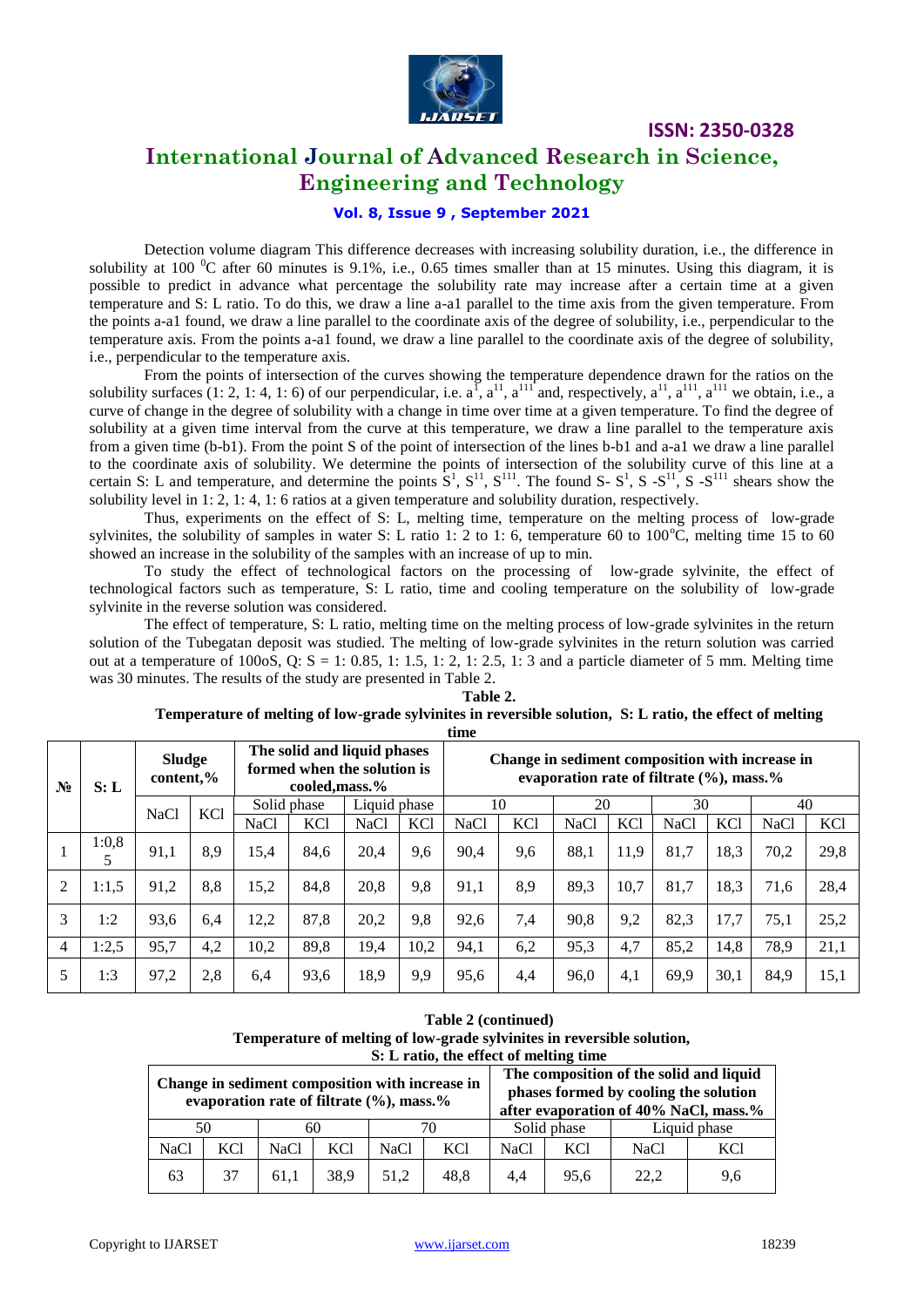

## **International Journal of Advanced Research in Science, Engineering and Technology**

| 63,7 | 36,3 | 62,3 | 37,7 | 52,1 | 47.9 | 4,2  | 95,8  | 21,1 | 8,9  |
|------|------|------|------|------|------|------|-------|------|------|
| 66,4 | 33,6 | 64,1 | 35,9 | 54,9 | 45,1 | 3,1  | 96,9  | 20,4 | 8,2  |
| 69,2 | 30,8 | 65,2 | 34,8 | 55,1 | 44,9 | 1,55 | 98,45 | 21,4 | 9,4  |
| 71,6 | 28,4 | 67,4 | 32,6 | 56,3 | 43,7 | 1,25 | 98,75 | 20,7 | 8,84 |

#### **Vol. 8, Issue 9 , September 2021**

With a reversible solution at 25  $^{\circ}$ C, S: L = 3: 1, with a duration of 30 minutes, 53% of the mass obtained at 100<sup>o</sup>C is dissolved, and when the solution is cooled to  $25^{\circ}$ C, 40% of the potassium chloride transferred from the raw material to the solution falls into the crystal. When we evaporate the remaining solution to 24% by evaporation, sodium chloride crystals fall into the solid phase.

If we increase the evaporation to more than 20%, potassium chloride crystals will also start to fall into the solid phase. When we increase the evaporation rate from 30% to 70%, the amount of potassium chloride in the solid phase increases from 15% to 43.7%. In this regard, by dissolving low-grade silvinites containing 18% potassium chloride in a saturated solution at  $25^{\circ}$ C and evaporating the crystallization solutions to 20%, the pure sodium chloride salt and the solution are cooled to separate additional pure galuric potassium chloride and return the remaining solution to the process. it is possible to introduce the technology of extraction of pure table salt and crystalline white potassium chloride from lowgrade sylvinites

## **V. CONCLUSION AND FUTURE WORK**

To study the effect of technological factors on the process of enrichment of low-grade sylvinite in the Tyubegatan deposit, the effect of temperature, S: L ratio, melting duration on the kinetics of the melting process of lowgrade sylvinite was studied. The influence of technological factors such as temperature, S: L ratio, time and cooling temperature on the solubility of low-grade sylvinites in water and return solution was considered. The experiments performed showed that the solubility of the samples increased with increasing water solubility S: L ratio 1: 2 to 1: 6, temperature 60 to  $100^{\circ}$ C, melting time 15 to 60 minutes.

Dissolution of low-grade sylvinites with a saturated solution at  $25^{\circ}$ C and evaporation of the crystallization solution to 20% by evaporation of pure sodium chloride salt and cooling of the solution to separate additional pure galuric potassium chloride and return the remaining solution to the process. it was determined that the introduction of potassium chloride extraction technology is possible.

#### **REFERENCES**

[1]. Sedletskiy V. I. Forecast of potassium content of the Upper Jurassic and Lower Cretaceous halogen formations in the south of Central Asia. - Geology and conditions of formation of deposits of potash salts L.: VNIIG, 1982 g.

[2]. Popov V.S., Osichkina R.G. Potash fertilization problems in Central Asia Dep. VINITI, №3232, 1981 g.

- [3]. Kodirov K.Y, Adilova M.SH., Rakhmatov KH.B., Erkayev A.U. Obtaining crystalline potassium chloride by the gallurgical method from the dust fraction of the DZKU flotation product
- [4]. Ibragimov G.I., Erkaev A.U., Yakubov R.YA., Turobjonov S.M. Potassium chloride technology.Tashkent, Editor, Publ,2010, 213p.
- [5].Erkayev A.U., Adilova M.SH., Boyturayev R.M.Materials of the Republican interuniversity collection Materialy. Tashkent, 2014, aprel' [6]. Adilova M.SH., Bayrayeva D.A., Yerkayev A.YU., Bukhorov SH.B., Mavlyanov M.B. Intensification of flotation concentration technology of sylvinites of the tyubegatan deposit . UNIVERSUM: TEKHNICHESKIYE NAUKI, 2019, no.10, pp. 30-34.

[7]. A.U. Erkayev, M.SH. Adilova, M.B. Study of the process of processing anhydride sylvinites of the Tyubegatan deposit.Composite materials Scientific-technical and practical journal.2020,no.4,pp-113-116.

[8]. Erkayev A.U., Toirov Z.K., Kucharov B.X., Boboqulov A.N. Research on the Carbonization Process of Potassium Chloride Solutions in the Presence of Diethylamine. International Journal of Innovative Technology and Exploring Engineering, 2019, vol. 8, no. 9S[2.https://www.ijitee.org/wp-content/uploads/papers/v8i9S2/I10480789S219.pdf.](https://www.ijitee.org/wp-content/uploads/papers/v8i9S2/I10480789S219.pdf) 

[9].Turakulov B.B., Erkayev A.U., Kucharov B.X., Toirov Z.K. Physical-chemical and Technological Bases of Producing Pure Potassium Hydroxide in Combined Method. International Journal of Advanced Science and Technology, 2020, vol. 29, no. 6s, pp. 1126– 1134.http://sersc.org/journals/index.php/IJAST/article/view/9205/5089.

[10]. Bousfield B. Surface preparation and microscopy of materials. New York, Wiley, 1992. 28p.

[11]. Echlin P. Handbook of Sample Preparation for Scanning Electron Microscopy and X-Ray Microanalysis, Cambridge Analytical Microscopy. UK, Springer, 2009. 330p.

[12]. Echlin P. Handbook of Sample Preparation for Scanning Electron Microscopy and X-Ray Microanalysis, Cambridge Analytical Microscopy, UK, Springer, 2009, 218p.

[13]. Otsuka M., Kinoshita H. Quantitative Determination of Hydrate Content of Theophylline Powder by Chemometric X-ray Powder Diffraction Analysis]. AAPS Pharm Sci. Tech., 2010, March, pp. 204–211.

[14]. ZharskiyI.N., NovikovG.I. Physical research methods in inorganic chemistry.Moscow, Higher school, Publ,1987, p271.

[15]. SokolovskiyA.A., YakhontovaE.LApplication of equilibrium solubility diagrams in mineral salt technology. Moscow, Khimiya Publ., 1986. 264p.